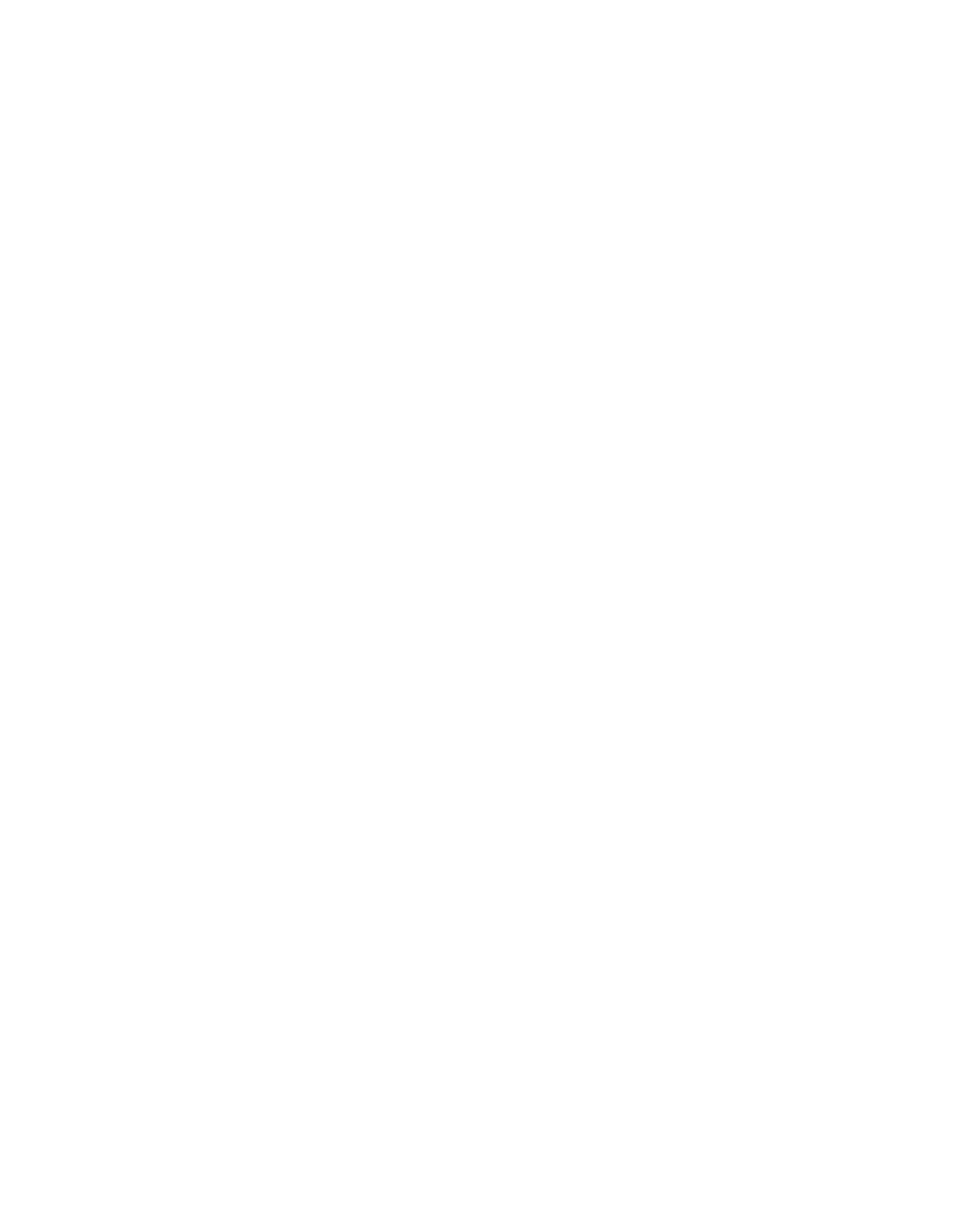A BILL to amend and reenact §22-15-10 of the Code of West Virginia, 1931, as amended; and to amend said code by adding thereto a new section, designated §24-2-1l, relating to exception from the jurisdiction of the Public Service Commission for materials recovery facilities or mixed waste processing facilities.

*Be it enacted by the Legislature of West Virginia:*

 That §22-15-10 of the Code of West Virginia, 1931, as amended, be amended and reenacted; and that said code be amended by adding thereto a new section, designated §24-2- 1l, all to read as follows:

### **CHAPTER 22. ENVIRONMENTAL RESOURCES.**

#### **ARTICLE 15. SOLID WASTE MANAGEMENT ACT.**

#### **§22-15-10. Prohibitions; permits required.**

 (a) Open dumps are prohibited and it is unlawful for any person to create, contribute to or operate an open dump or for any landowner to allow an open dump to exist on the landowner's property unless that open dump is under a compliance schedule approved by the director. Such compliance schedule shall contain an enforceable sequence of actions leading to compliance and shall not exceed two years. Open dumps operated prior to April 1, 1988, by a landowner or tenant for the disposal of solid waste generated by the landowner or tenant at his or her residence or farm are not a violation of this section if such open dump did not constitute a violation of law on January 1, 1998, and unauthorized dumps which were created by unknown persons do not constitute a violation of this section: *Provided,* That no person may contribute additional solid waste to any such dump after April 1, 1988, except that the owners of the land on which unauthorized dumps have been or are being made are not liable for such unauthorized dumping unless such landowners refuse to cooperate with the division in stopping such unauthorized dumping.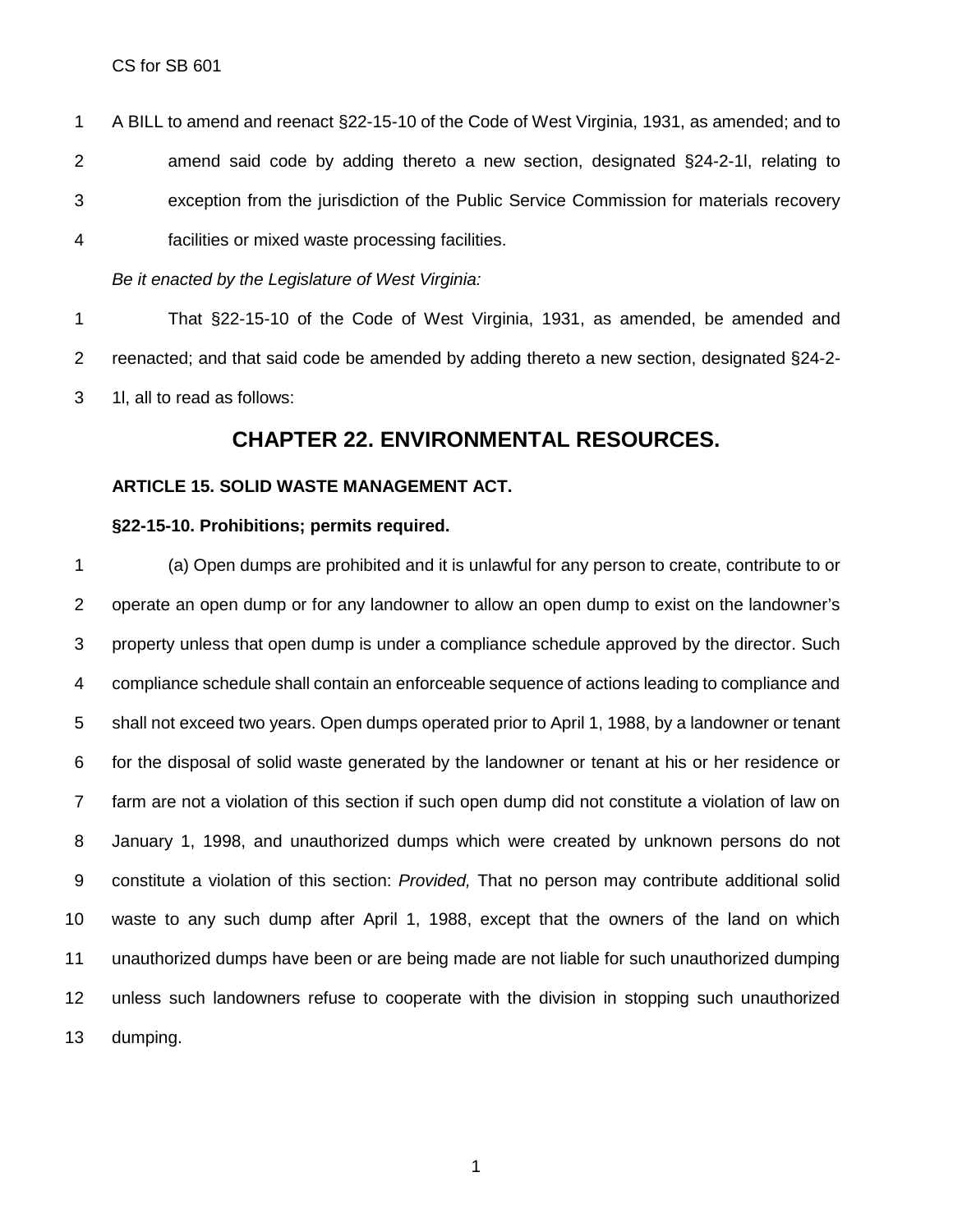CS for SB 601

 (b) It is unlawful for any person, unless the person holds a valid permit from the division, to install, establish, construct, modify, operate or abandon any solid waste facility. All approved solid waste facilities shall be installed, established, constructed, modified, operated or abandoned in accordance with this article, plans, specifications, orders, instructions and rules in effect.

 (c) Any permit issued under this article shall be issued in compliance with the requirements of this article, its rules and article eleven of this chapter, and the rules promulgated thereunder, so that only a single permit is required of a solid waste facility under this article and article eleven of this chapter. Each permit issued under this article shall have a fixed term not to exceed five years: *Provided,* That the director may administratively extend a permit beyond its five-year term if the approved solid waste facility is in compliance with this article, its rules and article eleven of this chapter and the rules promulgated thereunder: *Provided, however,* That such administrative extension may not be for more than one year. Upon expiration of a permit, renewal permits may be issued in compliance with rules promulgated by the director.

 (d) For existing solid waste facilities which formerly held Division of Health permits which expired by law and for which complete permit applications for new permits pursuant to this article were submitted as required by law, the division may enter an administrative order to govern solid waste activities at such facilities, which may include a compliance schedule, consistent with the requirements of the division's solid waste management rules, to be effective until final action is taken to issue or deny a permit for such facility pursuant to this article or until further order of the division.

 (e) No person may dispose in the state of any solid waste in a manner which endangers the environment or the public health, safety or welfare as determined by the director: *Provided,* That the carcasses of dead animals may be disposed of in any solid waste facility or in any other manner as provided for in this code. Upon request by the director, the Commissioner of the Bureau for Public Health shall provide technical advice concerning the disposal of solid waste or carcasses of dead animals within the state.